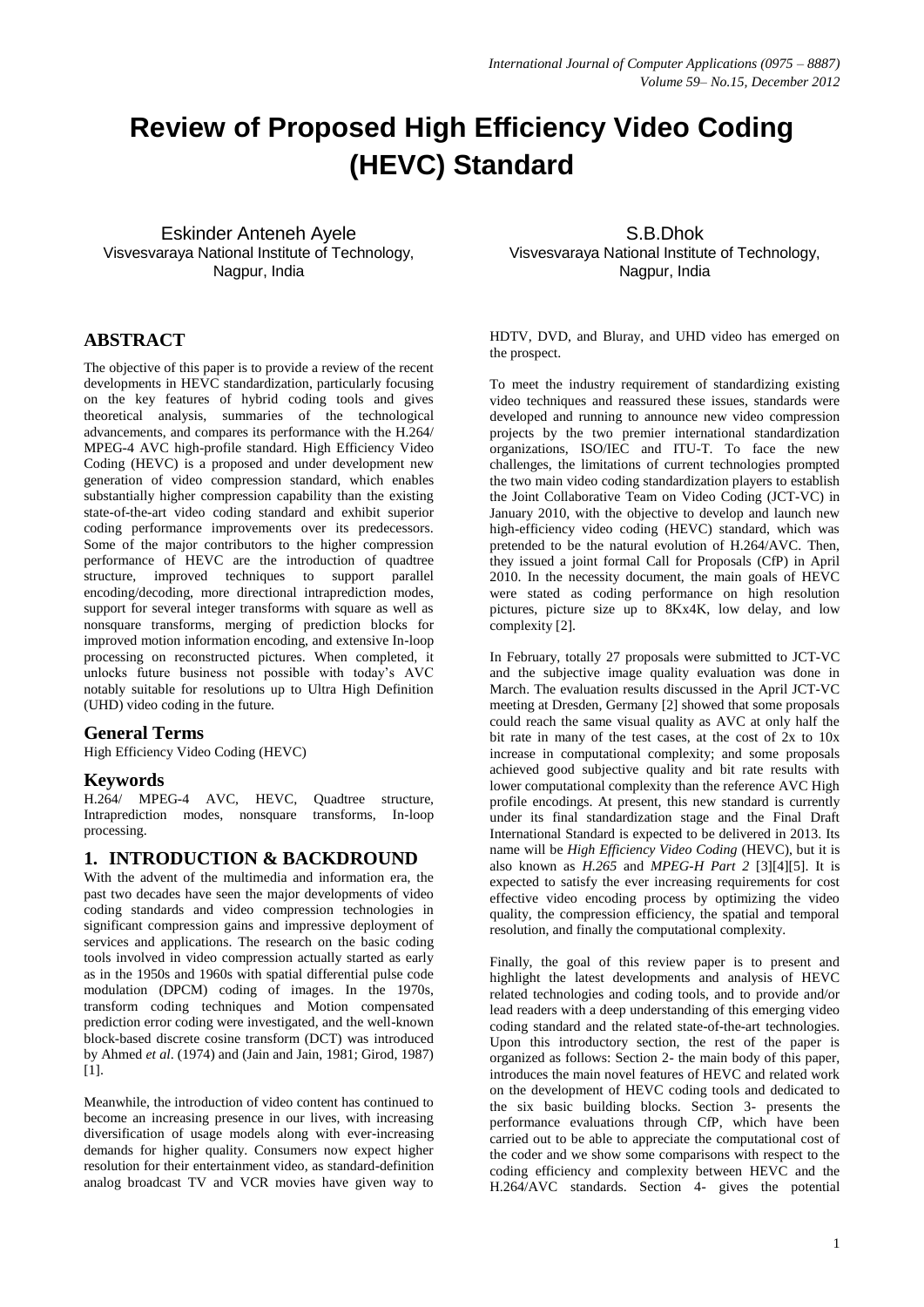applications and future services of HEVC. At the end, Section 5 concludes the paper.

# **2. FEATURES/HEVC CODING TOOLS**

This paper will focus on the block-based MC/DCT hybrid coding of the residual schemes and give a review of the current design of HEVC and discuss the features that differentiate it from its predecessor. Although HEVC has not yet been finalized, the key elements of this new standard have been identified and it is still being slightly fine-tuned, and will include other features by the time it reaches its final form. It is important to note that this paper serves as a snapshot of the current condition of HEVC as it gets close to its completion status. In that respect, the final version will differ somewhat from what is described.

HEVC is actually based on the same hybrid spatial-temporal prediction system as its predecessor H.264/AVC [7]. Figure1 shows the block diagram of the basic HEVC encoder design—as it is implemented in the HM 5.0 software codec [7]. As can be observed, the main structure of the HEVC encoder looks like that of the H.264/AVC.



**Figure 1: Block diagram of an HM-5.0 encoder**

The new tool features are summarized in tabular form in [2] as a comparison with AVC and the main key features of the latest version of HEVC can be reviewed as follows:

- Wide-range variable block-size prediction, with block sizes ranging from 64x64 down to 8x8 pixels and the size of prediction blocks can be adaptively chosen by using recursive quad-tree partitioning [8].
- The block sizes used for DCT based residual coding is adapted to the characteristics of the residual signal by using a nested, so-called residual quadtree (RQT) for partitioning of a given prediction block [9]. It support for several integer transforms, ranging from 32x32 down to 4x4 pixels, as well as nonsquare transforms [7].
- Neighboring blocks can be merged into one region, such that motion information has to be transmitted only once for a whole region [10].
- Interpolation of fractional-sample positions for motioncompensated prediction is based on a fixed-point implementation of the Maximal-Order-Minimum-Support (MOMS) algorithm using an IIR/FIR filter [11].
- Improved mechanisms to support parallel encoding and decoding, including tiles and wavefront parallel processing (WPP) [7].
- Extensive in-loop processing on reconstructed pictures: In addition to the deblocking filter, sample adaptive offset (SAO) and adaptive loop filtering (ALF), a separable Wiener filter is applied within the coding loop [12].
- More intraprediction modes (most of which are directional), which can be done at several block sizes [7].
- The novel probability interval partitioning entropy (PIPE) coding scheme provides the coding efficiency and probability modeling capability of context based adaptive binary arithmetic coding (CABAC) [7].

In addition to the novel algorithms mentioned above, the HEVC proposals also includes the following features [13]; Simple quad-tree structure supporting large macroblock sizes of 32x32 and 64x64, Low complexity B pictures that only use integer motion vectors for SKIP and DIRECT modes, and Spatially Varying Transform (SVT) that allows the position of the transform change arbitrarily within the macroblock.

The main aspects of the proposed coding tools could be described in detail in the subsequent sections.

# **2.1 Quadtree-Based block Partitioning**

An important difference of HEVC compared to H.264/AVC is the frame coding structure. In HEVC each frame is divided into the basic processing unit scheme called Largest Coding Units (LCUs) [8]. LCUs can be recursively split into smaller Coding tree Units (CUs) using a generic quadtree segmentation structure (a nested quadtree structure) that indicates the subdivision of the CU for the purpose of prediction and residual coding. CUs can be further split into Prediction Units (PUs) used for intra- and inter-prediction and Transform Units (TUs) defined for transform and quantization (see figure 2).

However, in H.264/AVC, each picture is partitioned into 16x16 macroblocks, and each macroblock can be further split into smaller blocks (as small as 4x4) for prediction [7]. As the picture resolution of videos increases from standard definition to HD and beyond, the chances are that the picture will contain larger smooth regions, which can be encoded more effectively when large block sizes are used.

This is the reason that HEVC supports larger encoding blocks than H.264/AVC, while it also has a more flexible partitioning structure to allow smaller blocks to be used for more textured and in general uneven regions. Hence, it has been designed to target ultra high resolution with higher frame rates compared to H.264/AVC. Taking this into consideration, HEVC has introduced a new partitioning image scheme concept based on a quadtree structure with larger block size – a 64x64 Coding Unit (CU) and can be recursively further split into 4 CUs (Quadtree), which are used as the basic unit for intra- and inter-coding. The size of CUs can be as large as that of LCUs or and become as small as 8 x 8, depending on the picture content. Because of recursive quarter-size splitting, a contentadaptive coding tree structure comprised of CUs is created in HEVC [14].

Each CU may contain one or more PUs, and each PU can be as large as their root CU or as small as 4x4 in luma block sizes [10]. While an LCU can recursively split into smaller and smaller CUs, the splitting of a CU into PUs is nonrecursive (it can be done only once). PUs can be symmetric or asymmetric. Symmetric PUs can be square or rectangular (nonsquare) and are used in both intraprediction (uses only square PUs) and interprediction. In particular, a CU of size 2Nx2N can be split into two symmetric PUs of size Nx2N or 2NxN or four PUs of size NxN as shown in figure 2b. Asymmetric PUs is used only for interprediction. This allows partitioning, which matches the boundaries of the objects in the picture [14].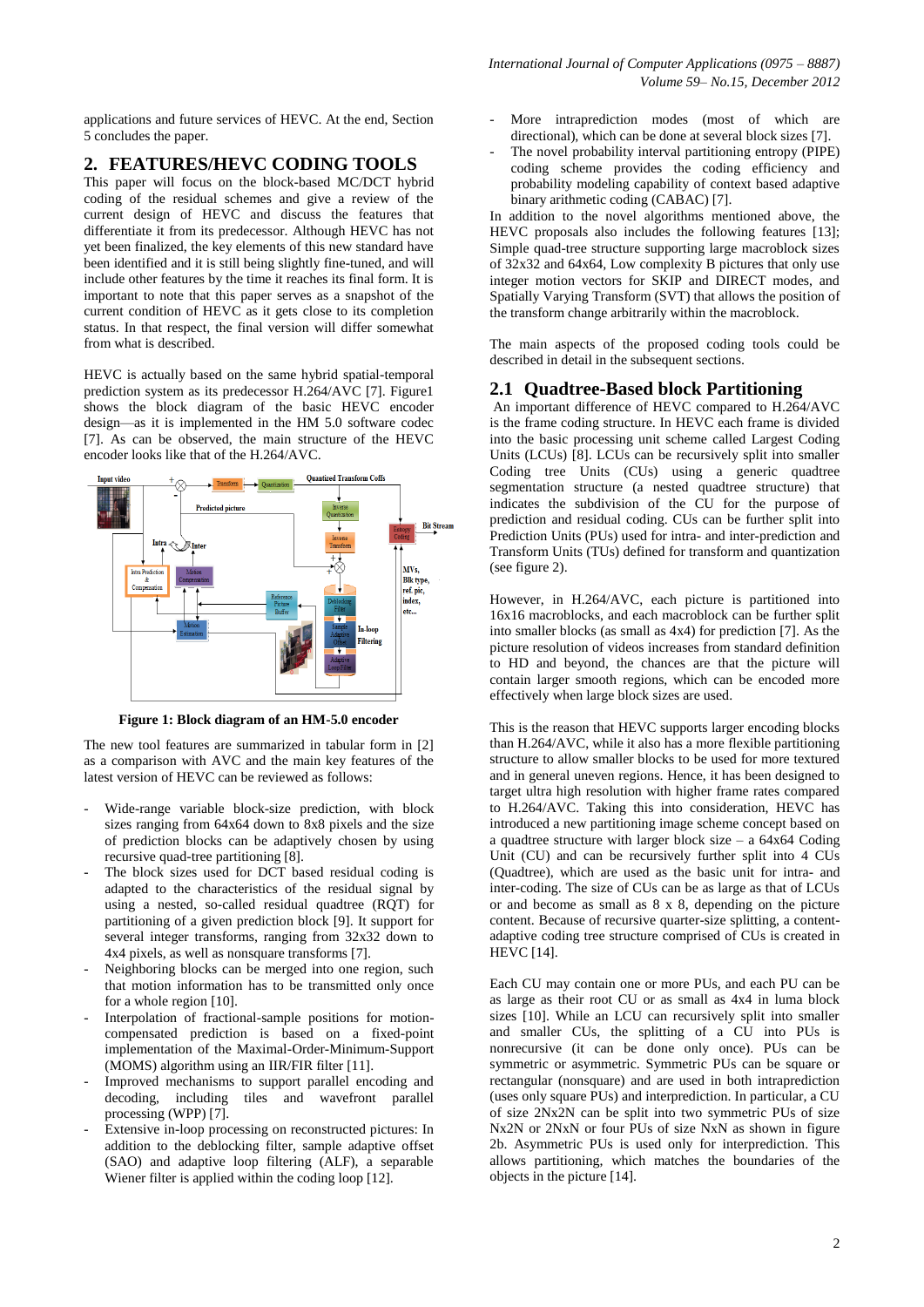Finally, since HEVC applies a DCT-like transformation to the residuals to decorrelated data, TU is the basic unit for transform and quantization, which may exceed the size of PU, but not that of the CU. Only two TU modes are considered [6], signaled by transform unit size flag: i) If the Transform unit size flag =  $0 \rightarrow 2Nx2N$  (i.e., the same as the CU size), ii) Else if the Transform unit size flag =  $1 \rightarrow$  Square units of smaller size are considered: NxN if PU splitting is symmetric or N/2xN/2 if PU splitting is asymmetric. So, the size and the shape of the TU depend on the size of the PU. The size of square-shape TUs can be as small as  $4x4$  or as large as  $32x32$ . Nonsquare TUs can have sizes of 32x8, 8x32, 16x4, or 4x16 luma samples. Each CU may contain one or more TUs and each square CU may split into smaller TUs in a quad-tree segmentation structure. Figure 2(a-c) shows some examples of partitioning in HEVC.



**Figure 2: Block partitioning in HEVC**

For transform sizes larger than 8x8, the proposal [15] utilizes truncated transforms where only the 8x8 low frequency coefficients are calculated. This results in a significant computational complexity saving, and implies that only 4x4 and 8x8 quantization kernels are used. The encoder selects the best transform size and position by searching several candidates using rate–distortion optimization [15]. The main idea for supporting variable block-size transforms is to adapt the transform to the varying space-frequency characteristics of the residual signal. Other Features like a novel technique called Spatially Varying Transform (SVT), where the position of the transform block within the macroblock is not fixed but can be varied [15] [16].

HEVC introduced tiles as a means to support parallel processing, with more flexibility than normal slices in H.264/AVC but considerably lower complexity than flexible macroblock ordering (FMO). Tiles are specified by vertical and horizontal boundaries with intersections that partition a picture into rectangular regions [7]. To support parallel processing, each slice in HEVC can be subdivided into smaller slices called entropy slices. Each entropy slice can be independently entropy decoded without reference to other entropy slices. Therefore, each core of a CPU can handle an entropy-decoding process in parallel. However, they both come with a performance penalty since prediction dependencies are broken across boundaries and the statistics used in entropy coding have to be initialized for every slice/tile. To avoid these problems, Wavefront Parallel Processing (WPP) is supported in HEVC [8][14]. Wavefront processing is a way to achieve parallel encoding and decoding without breaking prediction dependencies and using as much context as possible in entropy encoding.

Further, the detail of Quadtree-Based Block Partitioning of HEVC is given in [7] [8].

#### **2.2 Inter and Intra-Prediction Coding**

Predictive coding is the primary tool employed in current video compression technologies, and it is very efficient for removing the correlation between pixels in both spatial and temporal domain. Pixel values to be coded are predicted from

already coded and reconstructed adjacent pixel values, and only small prediction errors are coded and the bit rate reduction depends on the correlation coefficient. In HEVC, for generating the prediction signal at subsample positions, one of the proposals [8] is used an interpolation method based on families of so-called maximal-order-minimal-support (MOMS) basis functions. This requires, however, an additional pre-filtering step on the reference picture before the actual interpolation. More details on the subsample interpolation scheme can be found in [8] [11].

#### *2.2.1 Inter-Prediction Coding*

Inter-prediction explores temporal redundancy between frames to save coding bits. By using motion compensated prediction, the best matching position of current block is found within the reference picture so that only prediction difference needs to be coded.

The enhancements of inter-prediction introduced in HEVC, compared with H.264/AVC, are described as variable PU size motion compensation, improved subpixel interpolation, and motion parameter encoding and improved skip mode [7].

Each PU coded using interprediction, has a set of motion parameters, which consists of a motion vector, a reference picture index, and a reference list flag. Intercoded CUs can use symmetric and asymmetric motion partitions (AMPs). AMPs allow for asymmetrical splitting of a CU into smaller PUs. AMP can be used on CUs of size 64x64 down to 16x16 and improves the coding efficiency since it allows PUs to more accurately conform to the shape of objects in the picture without requiring further splitting  $[17]$ .

The existing sub-pel interpolation method has been improved by replacing the fixed filters by the adaptive ones or by redesigning the filter coefficients [2]. Several proposals adaptively update interpolation filters by the least squares method in order to minimize the prediction errors of each video frame. In [2][18][19][20], multiple sets of filters are transmitted for an adaptive selection at slice or partition level. The extra overheads are reduced by making use of the symmetry properties of these filters. In addition to adjusting filters on the fly, some redesigned filters are proposed. The schemes in [18][21] increase the precision for filtering operations.

The accuracy of motion compensation in HECV is 1/4 pel for luma samples. To obtain the noninteger luma samples, separable one-dimensional eight-tap and seven-tap interpolation filters are applied horizontally and vertically to generate luma half-pel and quarter-pel samples, respectively [22]. Moreover, [23] suggests extending the macroblock size up to 64x64 so that new partition sizes 64x64, 64x32, 32x64, 32x32, 32x16, and 16x32 can be used. Instead of using the fixed interpolation filter from *H.264/AVC,* Adaptive Interpolation Filters (AIF) is proposed [23], such as 2D AIF, Separable AIF, Directional AIF, Enhanced AIF, and Enhanced Directional AIF.

To further improve inter prediction efficiency, finer fractional motion prediction and better motion vector prediction were proposed. Increasing the resolution of the displacement vector from 1/4-pel to 1/8-pel to obtain higher efficiency of the motion compensated prediction is also suggested in [8]. In HEVC, MVs can be predicted either spatially or temporally [24]. Furthermore, HEVC introduces a technique called motion merge. For every inter-coded PU, the encoder can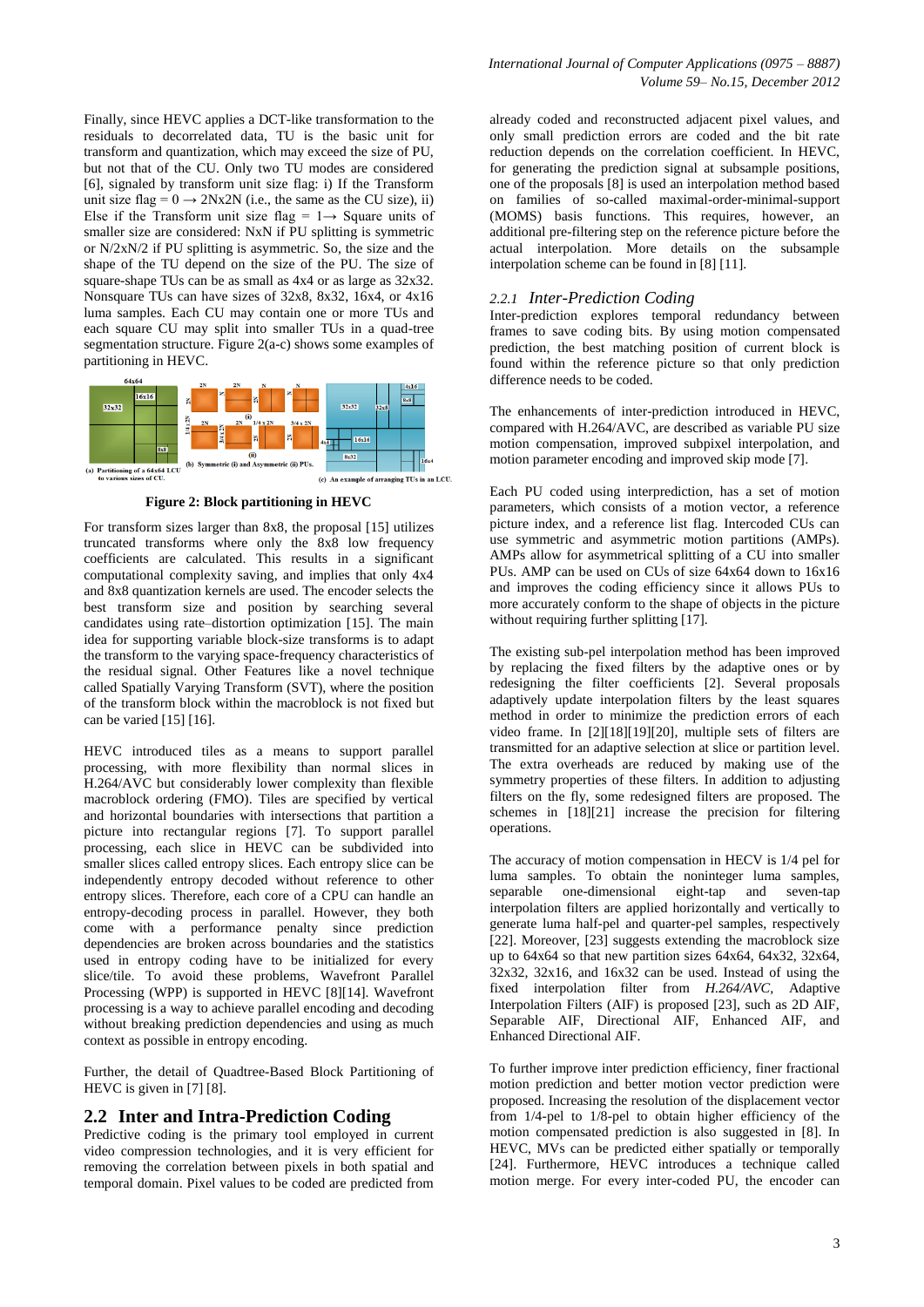choose between using explicit encoding of motion parameters, motion merge mode, or the improved SKIP mode [8]. In [2], introduces a parametric overlapped block motion compensation (POBMC) technique to improve inter-frame prediction. For more details on the block merging concept, the reader is referred to [10].

#### *2.2.2 Intra-Prediction Coding*

The H.264/AVC intra prediction tool provides DC and several directional modes for predicting variable-size blocks. The predictor is linearly generated from target block's neighboring L-shaped coded pixels. However, this prediction scheme has several inherent weaknesses as: Poor performance inevitably invites when the distances between the reference and the predicted pixels increase, the straightforward design of extrapolation filters is incapable of synthesizing periodical and complex textures, and artificial edges appear along the directions of intra prediction.

Based on the above investigations, many tools like Line-based Prediction [25][26], Pyramid and Interleaved Prediction [25] [27], Template Matching Average [2][19], Pre- and Postfiltering [24][28], Plane Prediction [21], Chroma prediction [28], and Extended Directional Prediction [21][28] are proposed to alleviate these problems. The bi-directional intra prediction (BIP) [30] also another proposal, deduces the predictor from averaging the prediction results of two different modes.

HEVC uses block-based intraprediction to take advantage of spatial correlation within a picture and it follows the basic idea of H.264/AVC intraprediction but makes it far more flexible. HEVC has 35 luma intraprediction modes compared with nine in H.264/AVC. Furthermore, intraprediction can be done at different block sizes, ranging from 4x4 to 64x64. Figure 3 shows the luma intraprediction modes of HEVC and H.264. HEVC also includes a planar intraprediction mode, which is useful for predicting smooth picture regions. In planar mode, the prediction is generated from the average of two linear interpolations (horizontal and vertical) [21].



#### **Figure 3: Luma intraprediction modes of (a) HEVC and (b) H.264/AVC**

In general, the current intra prediction technique in HEVC unifies two simplified directional intra prediction methods [6]: the Arbitrary Direction Intra and the Angular Intra Prediction. To improve the performance of intra-prediction, mode dependent intra smoothing (MDIS) is used for some intramodes which involves applying a simple low-pass FIR filter with coefficients  $(1, 2, 1)/4$  to the samples being used for prediction. See Figure 9 of [7] for detail and an example of an MDIS application.

The proposal [15] introduces two techniques (angular prediction and planar coding) in more detail to improve the visual quality of decoded video, both of which are included in the HEVC TMuC.

#### **2.3 Transform Coding**

In H.264/AVC and MPEG-4 standards, the DCT basis is not optimal for various directional patterns in residual signals [2]. The transform basis should be made adaptable to the statistical variation of realizations. Therefore, anticipation of a need for better transform coding tools leads to redesigning the existing DCT-based coding for further optimizing the energy compaction of residual signals.

HEVC applies a DCT-like integer transform on the prediction residual. HEVC includes transforms that can be applied to blocks of sizes ranging from  $4x4$  to  $32x32$  pixels and also supports transforms on rectangular (non-square) blocks particularly in case of Asymmetric Motion Partitioning (AMP), Non-Square Transform (NSQT) is used [13]. The integer transforms used in HEVC are better approximations of the DCT than the transforms used in H.264/AVC. The basis vectors of the HEVC transforms have equal energy and there is no need to compensate for the different norms, as in H.264/AVC. In HEVC, the splitting of CU into smaller square TUs is signaled using a second quadtree, the residual quadtree (RQT) [9], which allows adapting the transform to the frequency characteristics of the residual signal.

In many proposals [2] [13], mode dependent directional transform (MDDT) and rotational transform (ROT) are widely used since they have been proven to be effective for decorrelating the redundancies along the directions of intra prediction. In MDDT [2], each intra prediction mode is coupled with a unique pair of transform matrices, which is derived from the off-line training processes of Karhunen Loéve transform (KLT), for the strongly mode-dependent residual signals. ROT chooses to change the DCT basis rather than to train a new KLT basis. The energy of residual signals is generally concentrated on low-frequency bands after the DCT.

HEVC also incorporates a 4x4 discrete sine transform (DST), which is used for blocks coded with some directional intraprediction modes. When using intra-prediction, the pixels close to the ones used for prediction (i.e., near the top or left boundaries) will usually be predicted more accurately than the pixels further away. Therefore, the residuals tend to be larger for pixels away from the boundaries. The DST will usually be better at encoding these kinds of residuals, because the DST basis functions start low and increase, compared with the DCT basis functions that start high and decrease [7].

#### **2.4 Quantization**

In the MC/DCT hybrid video coding schemes, uniform scalar quantization schemes are usually utilized to quantize the transform coefficients, and the quantization step size, which determines the quantization strength, is transmitted to the receiver. To achieve better quantization, optimized quantization decision at the macroblock level and at different coefficient positions are proposed. More recently, for HEVC [23] gives an improved, more efficient Rate Distortion Optimized Quantization (RDOQ) implementation. In [23], Adaptive Quantization Matrix Selection (AQMS), a method deciding the best quantization matrix index, where different coefficient positions can have different quantization steps, is proposed to optimize the quantization matrix at a macroblock level. The quantization weighting matrix, which is controlling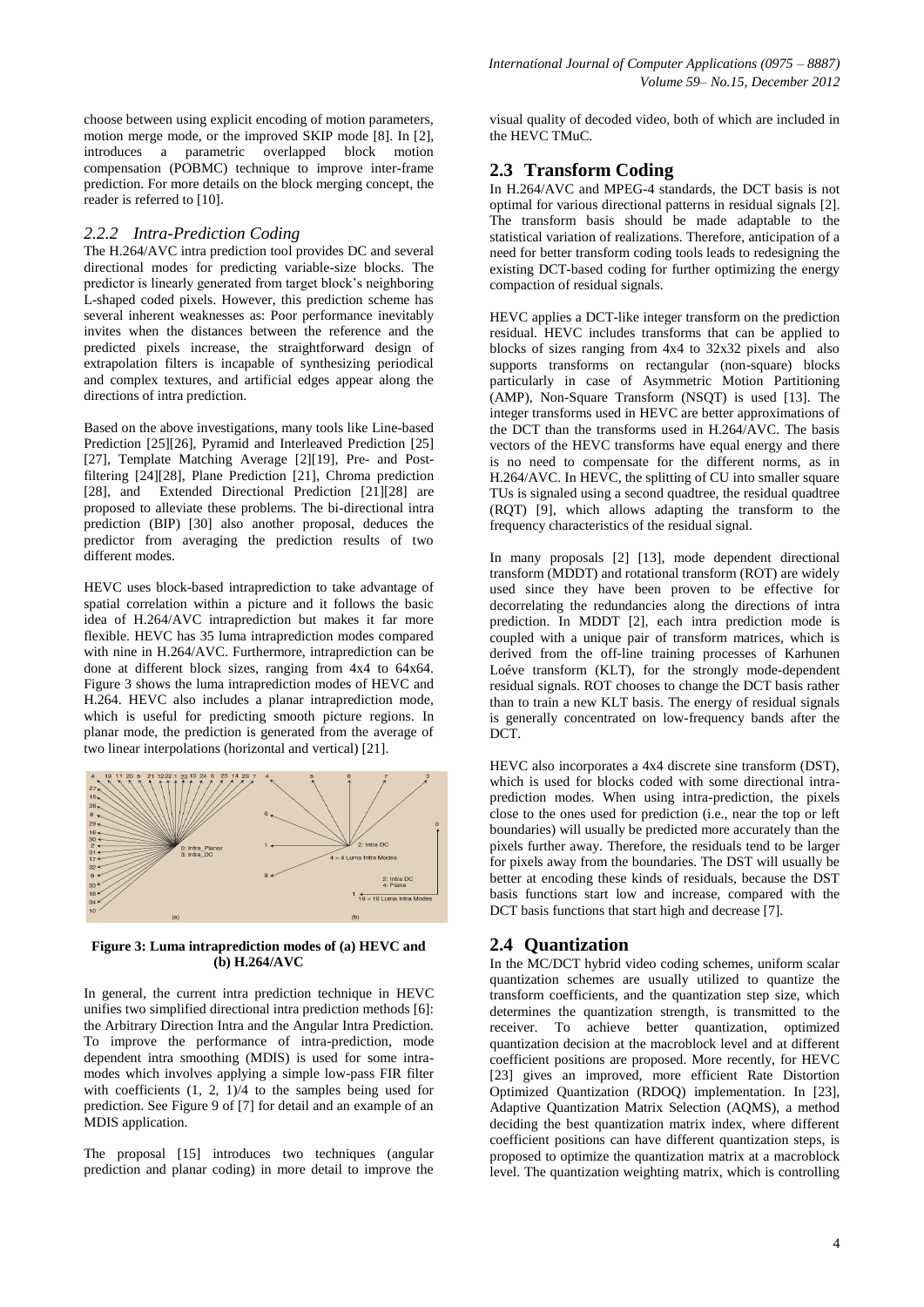element can be either uniquely defined and sent to the decoder as coding parameters, or substituted by a default one. To match the statistics of the transform coefficient distribution, adaptive selection of the quantization weighting matrix is proposed in [2].

## **2.5 Coding**

After transformation and quantization, entropy coding is applied to code all the syntax elements and quantized transform coefficients in video coding techniques. Even though context-adaptive binary arithmetic coding (CABAC) is proven to be efficient in H.264/AVC [2], it is designed for serial processing and its context adaptive feature is based on the statistics of previously coded data. A low data throughput is unavoidable and becomes a bottleneck on handling high resolution videos. Therefore, a new design for entropy encoder should consider parallelism, load-balance and complexity/performance transactions.

So-far, the parallel processing capabilities of CABAC are improved in entropy-slice-level, syntax-level and bin-level parallelism aspects [24] [28]. [21] Proposes a contextadaptive variable length coding (CAVLC) design for both residual and non-residual information with two major features. One is to improve the coding efficiency by providing more VLC tables. The other is to improve the context adaptively by maintaining a sorting table.

The HEVC defines two context-adaptive entropy coding patterns [6], one for the higher complexity mode and one for the lower-complexity mode. The lower-complexity mode is based on a variable length code (VLC) table selection for all the syntax elements, while the selection of a particular code table is done in a context-based scheme, depending mainly on the previous decoded values. To improve the worst-case throughput, the codec uses a higher-throughput alternative mode for coding transform coefficient data. Figure 12 in [7] illustrates the block diagram of HEVC entropy coding. Using this harmonized design, HEVC entropy coding uses the best features of both CABAC and CAVLC coding (i.e., high efficiency and low complexity, respectively).

Some techniques currently under consideration for the HEVC standard also include: Probability Interval Partitioning (PIPE) and Syntax Element Partitioning (SEP) [30] [31]. PIPE uses an entropy coding algorithm similar to CABAC in H.264/AVC. The main difference is in the binary arithmetic coder in which instead of coding the bins using a single arithmetic coding engine a set of encoders are used each one associated to a partition of the probability interval. SEP consists of grouping bins in a slice by the type of syntax element rather than by macroblock (or LCU) as is in H.264/AVC.

For reducing the rounding errors in intra prediction (transform and in-loop filtering processes), the internal bit-depth increasing (IBDI) proposals [29] [19] increases the calculation precision during the coding process. Furthermore, [23] proposed to use Decoder Side Motion Estimation (DSME) for B-picture motion vector decision, which improves coding efficiency by saving bits on B-picture motion vector coding.

## **2.6 In-loop Processing/Filtering**

In HEVC internal scheme, two types of filtering processes have been obtained. The first one is Interpolation Filtering (IF), which is used to obtain the samples at fractional pixels

for motion vectors pixel accuracy and the second one is In-Loop Filtering (LF), in order to restore the degraded frame caused by compression.

### *2.6.1 Interpolation Filtering (IF)*

Similar to H.264/AVC, the proposals for HEVC utilizes a translational motion model with motion vectors having quarter pixel accuracy. Here to obtain the samples at fractional pixels, two sets of interpolation filters are utilized. The first set of interpolation filters is referred to as the Directional Interpolation Filter (DIF) and is used for all the quarter-pixel positions. Directional filters use either 6-tap or 12-tap filter for each sub-pixel, and has significantly less complexity compared to H.264/AVC interpolation, where 6x6 separable filters are utilized [23]. The second set of interpolation filters consists of Separable Filters (SF) where interpolated samples are calculated by first applying a 6-tap filter horizontally and then vertically. More detail related to interpolation filtering is given in [15].

#### *2.6.2 In-Loop Filtering (LF)*

The name loop filtering reflects the fact that filtering is done as part of the prediction loop rather than post-processing. HEVC expands an in-loop processing by introducing two new tools: Sample Adaptive Offset (SAO) and Adaptive Loop Filter (ALF), mainly aims at reducing additional quantization noise in the output of the deblocking filter. Both types of filter are highly adaptive, and they are both applied within the coding loop with the output of the final filtering stage being stored in the reference picture buffer.

#### *2.6.2.1 Deblocking Filter*

To improve the subjective and objective quality of the video by reducing blocking artifacts, H.264/AVC uses low-pass filters which are adaptively applied to each decoded picture, before it goes into the decoded picture buffer at block boundaries. The filter strength is adaptively adjusted according to the boundary strength.

In HEVC, there are several kinds of block boundaries, such as CUs, PUs, and TUs). Filtering is potentially performed on all block edges down to the 8x8 block level. Transform block edges on the 4x4 level are not filtered. This reduces filter complexity without compromising the subjective quality for higher resolutions [7] [15]. For each boundary, a decision is made to turn the deblocking on/off and whether to apply strong or weak filtering. Since only half the number of block edges are filtered, and due to less complex logic for enabling/disabling the filter, it has a lower computational complexity than the H.264/AVC deblocking filter. The proposals in [18] [26] [32] simplify the deblocking filter complexity.

Another beneficial feature as a new approach called "parallel deblocking filter" is introduced in [33]. In this scheme the deblocking filter is divided in two separated frame stages: horizontal and vertical filtering.

#### *2.6.2.2 Sample Adaptive Offset filter (SAO)*

The sample adaptive offset (SAO) filter is applied in between the deblocking filter and the ALF. It is a new coding tool introduced in HEVC, which involves classifying pixels into different categories based on either intensity or edge properties and adding a simple offset value either band offset (BO) or edge offset (EO), to the pixels in each category in a region to reduce distortion.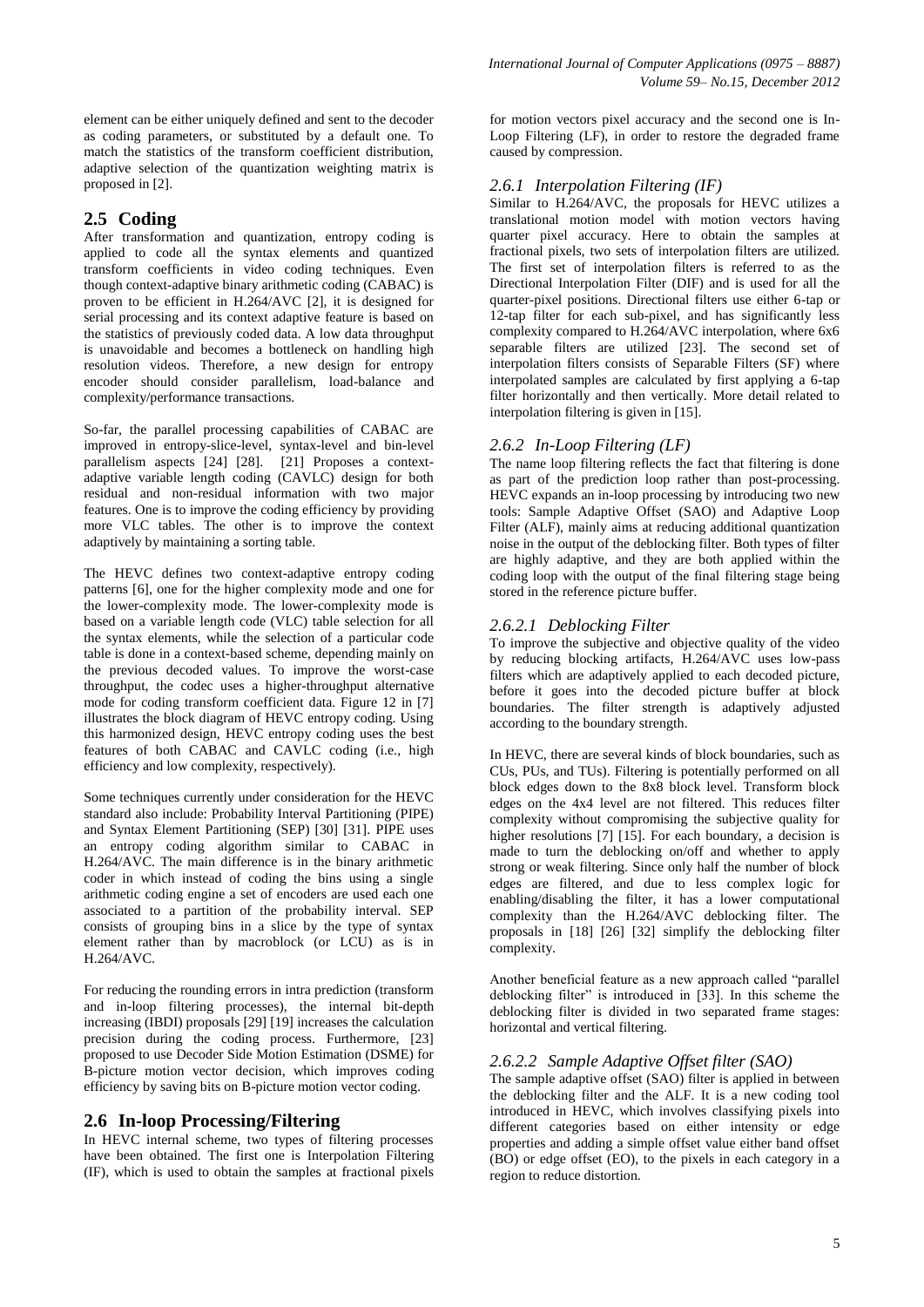Band offset (BO) classifies all pixels of a region into multiple bands, with each band containing pixels in the same intensity interval [15]. The intensity range is divided into 32 equal intervals from zero to the maximum intensity. The 32 bands are divided into two groups and only offsets in one group are transmitted. The encoder decides which group of bands to apply SAO, so 16 offsets will be encoded in the bit stream [34].

Edge offset (EO) uses four 1-D 3-pixel patterns for pixel classification with consideration of edge directional information, as illustrated in Figure 4. Each region of a picture can select one pattern to classify pixels into multiple categories by comparing each pixel with its two neighboring pixels. Each pixel can be classified as a peak (if it is greater than two neighbors), valley (if it is less than the two neighbors), edge (if it is equal to one neighbor, categories 2 and 3), or none of these. Four offset values will be calculated for these four categories [7]. The encoder can choose to apply either BO or EO to different regions of a picture and also signal that neither BO nor EO is used for a region.



**Figure 4: EO pixel classification patterns**

#### *2.6.2.3 Adaptive Loop Filter (ALF)*

ALF is a quadtree-based separable 2D Wiener filter which allows minimizing the MSE between the reconstructed and source frames. It classifies the pixels into multiple categories based on the local directional characteristics. A Wiener filter is estimated and transmitted for each category by minimizing the average mean square error between the original and reconstructed pixels in that category [13]. The filter is adaptive in the sense that the coefficients are signaled in the bit stream and can therefore be designed based on image content and distortion of the reconstructed picture.

Two different ALF techniques are adopted so far: Quadtreebased Adaptive Loop Filter (QALF) and Block-based Adaptive Loop Filter (BALF) [23]. The main idea of Quadtree ALF (QALF) is to signal the on/off decision of filtering through a quad-tree partition process. QALF is adopted, and improved by providing multiple filters for adaptation, as suggested by many HEVC proposals [18][19][20][26].

The ALF is LCU independent and can be executed for each block in parallel. In proposal [30], to reduce cache line conflicts and synchronization overhead, eight consecutive LCUs are grouped in a work unit and processed by a single core. The current HEVC draft [14] uses a single filter shape, a cross overlaid on a 3x3 square with nine coefficients to be encoded in the bit stream shown in [35]. Note that the number of taps in the filter is greater than nine due to symmetry.

There are two modes that can be used for applying different filters to different pixels within each picture: region based adaptation (RA) and block-based adaptation (BA) [7]. The filter coefficients for each region can be calculated based on the autocorrelation and cross-correlation of the original pixels and the reconstruction pixels in the region (using Wiener– Hopf equations) [36]. The ALF can be enabled or disabled for different picture areas based on the partitioning of LCUs into CUs (in a quad-tree segmentation structure). More details is given in [2][6][7][8][12][36].

## **3. PERFORMANCE ANALYSIS AND COMPARISONS**

In this section the review of the compression and encoding efficiencies of the HEVC algorithms in comparison to the H.264/AVC for the test signals under test used in some papers, when same encoding parameters have been selected. The section also considers and presents the experimental results of different proposals for the comparison.

From the previous sections, the summary of the main factors of HEVC for coding gain over H.264/AVC and factors that leading to reduced complexity in tabular form as follows:

#### **Table 1. Summary of the main factors of HEVC for coding gain and reduced complexity over H.264/AVC**

| Main factors for coding gain over                              | Main factors leading to                                                   |
|----------------------------------------------------------------|---------------------------------------------------------------------------|
| $H.264/A$ VC                                                   | reduced complexity                                                        |
| - More flexible temporal prediction                            | Average interpolation                                                     |
| and scanning structure.                                        | complexity is less than                                                   |
| - Larger and more flexible coding,                             | H.264/AVC due to DIF.                                                     |
| prediction, and transform units.                               | Memory bandwidth                                                          |
| - Improved mechanisms to support                               | consumption due to motion                                                 |
| parallel encoding & decoding.                                  | compensation is lower than                                                |
| More accurate intra prediction                                 | H.264/AVC, because                                                        |
| approach and directions/modes.                                 | motion partitions smaller                                                 |
| - More accurate motion parameters                              | than 8x8 are not used.                                                    |
| (including merge mode) and sub-                                | The interpolation                                                         |
| pixel prediction.                                              | complexity for B pictures is                                              |
| - Inclusion of non-square transform                            | significantly less than in                                                |
| and allowing asymmetric motion                                 | H.264/AVC as the SKIP                                                     |
| prediction.                                                    | and DIRECT modes use                                                      |
| - More flexible transform, choice of                           | motion vectors rounded to                                                 |
| DST, and no-transform option.                                  | integers.                                                                 |
| - Rate-distortion optimized                                    | The deblocking filtering                                                  |
| quantization (RDOQ).                                           | has significantly lower                                                   |
| Improved in-loop filters, including                            | computational complexity                                                  |
| the new sample adaptive offset filter                          | due to smaller number of                                                  |
| $(SAO)$ .                                                      | edges being checked.                                                      |
| - Use of mean opinion score (MOS) as<br>visual quality metric. | The VLC (de)coding of<br>coefficients is simpler than<br>H.264/AVC CALVC. |

The technical assessment of the HEVC technology, as it was performed in several JCT-VC meetings, revealed that all proposed algorithms were based on the traditional hybrid coding approach, combining motion compensated prediction between video frames with intra-picture prediction, closedloop operation with in-loop filtering, 2D transformation of the spatial residual signals, and advanced adaptive entropy coding. Many specific candidate technology improvements were identified from the proposal responses, as was summarized in technology survey documents [37].

As an initial step toward moving forward into collaborative work, the *Test Model under Consideration* (TMuC) document15 [38] was produced, combining identified key elements from a group of seven well-performing proposals. This first TMuC became the basis of a first software implementation, which after its development has begun to enable more rigorous assessment of the coding tools that it contains as well as additional tools to be investigated within a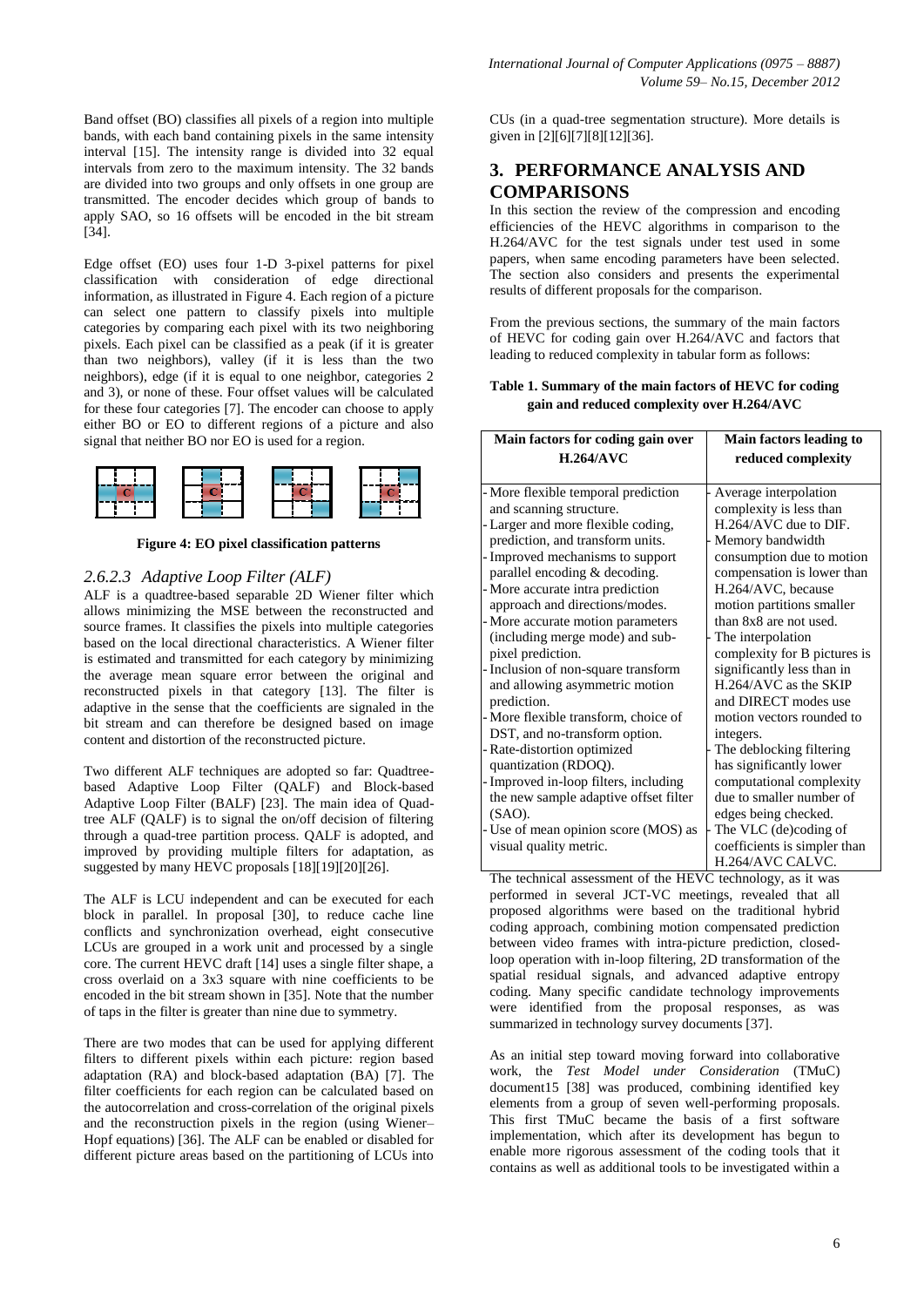process of "Tool Experiments" as planned at the first JCT-VC meeting.

In order to evaluate the performance of HEVC, and to compare it with the performance of H.264/AVC, a set of simulations have been launched, whose conditions have been chosen according to JCT-VC documents. As basic test conditions used for the CfP and refined in subsequent work, they considered five classes of source video test sequences as specified in [5] and tabulated in [3]. Similarly, three basic use cases have been established as representative of relevant applications for HEVC CfP testing as: Random Access (RA), in which intra refresh is relatively frequent and delay is not especially critical, Low Delay (LD), for real-time communication with minimal delay and without randomaccess intra refresh, and All-Intra (AI), in which no interpicture temporal prediction is applied.

For testing HEVC, the random access high efficiency (RA-HE) configuration was used [5], to ensure achieving the highest compression performance. The RA-HE configuration is as follows: hierarchical B pictures, GOP length 8, ALF, SAO, and RDOQ were enabled (see [14] and [39] for more details). Figure 16 in [7] shows the rate-distortion (RD) curves for all the test sequences, and Table 4 in [7] lists the average PSNR improvement and average PSNR savings achieved by HEVC over the H.264/AVC standard. As it can be observed, the current HEVC design outperforms H.264/AVC by 29.14– 45.54% in terms of bit rate or 1.4–1.87 dB in terms of PSNR. Subjective comparison of the quality of compressed videos for the same (linearly interpolated) mean opinion score points—shows that HEVC outperforms H.264/AVC, yielding average bit-rate savings of 58%.

Similarly, [39] presents the results of objective (PSNR-based) compression comparison tests between the current state of the HEVC draft standard and the AVC High Profile as an anchor reference. The performance is measured with all HEVC tools activated except 10-bit encoding for the all-intra, the randomaccess, and the Main Profile low-delay configurations. As a result the HM-6.0 (HEVC reference software) can save about 24%, 36%, and 37% in bit rates respectively.

In the CfP [40], two sets of application-specific coding conditions were specified: so-called constraint set 1 (CS 1) as a random access configuration (e.g., for broadcast applications) and constraint set 2 (CS 2) as a low-delay configuration (e.g., reflecting real-time applications).

In [8] for both constraint sets, they configured the encoder to use a maximum prediction block edge length of  $N_{\text{max}}= 64$ luma samples and a maximum prediction quadtree depth of 4, corresponding to  $N_{\text{min}} = 4$ . Table I in [11] shows the average bit rate savings of the bit streams as submitted to the CfP with the average for each of the test sequences. Overall, significant objective gains in terms of average 29.6% BD rate savings relative to the H.264/AVC HP anchor have been achieved for the random access scenario, and 22.68% BD rate savings for the low delay scenario.

In order to test the encoding and decoding complexity of the proposed algorithm, extensive simulations have been conducted. The simulation results show that the encoding of the proposed algorithm is around 25 times faster than JM17.0 encoding, and decoding is two to three times faster than that of JM17.0 [15]. As it can be observed from the results of Table 2 of [6], the HEVC encoded signals appear to have

approx. 50% better encoding efficiency in comparison to H.264/AVC. The results of this table verify the objective of the HEVC that aims to double the compression ratio in comparison to the AVC has been achieved.

## **4. APPLICATIONS**

Regarding the compression gain already demonstrated, one cannot deny that HEVC will offer technical and commercial benefits to existing applications and usage scenarios. Hence, potential applications lie on IPTV (SD or HD) over DSL, where HEVC would increase service reach, or on point-topoint contribution on premium or light links. Moreover, multiscreen applications or over-the-top (OTT) services can also benefit from HEVC by improving the overall quality of video to mobile devices. On the other hand, HEVC enables future services not possible with today's state-of-the-art compression standards. Hence, potential applicable uses would be delivering 1080p60/50 at bitrates comparable to today's 1080i data rates, full resolution HD 3DTV at today's HD delivery rates. HEVC enabling better picture quality at lower bitrates, it will offer sports fans, for instance, a better viewing experience on mobile devices.

Last but not least, a 4K application for which HEVC was originally designed. Indeed, the broadcast industry is completing the transition to HD all around the world, and demand for an even enhanced end-user experience especially for home theater and premium events like sports is rising. 4KTV would be the answer and HEVC the straightforward video compression technology involved for 4K delivery to the home.

# **5. CONCLUSIONS**

In this paper different topical papers have surveyed and presented as a review of the recent proposals for the High Efficiency Video Coding (HEVC) standardization project. It follows the same basic design principles as already established by the state-of-the-art video coding standard H.264/AVC high profile, with generalizations for more flexibility in terms of prediction and transform block partitioning. The new features of the proposals for HEVC design included the merging of prediction blocks, the MOMS based interpolation scheme, 1-D directional interpolation filters, angular prediction, planar coding, truncated transform techniques, low complexity deblocking filter, the adaptive inloop filtering, and the Probability Interval Partitioning Entropy (PIPE) coding. We have seen that many compression improvements were made by increasing adaptability.

Most of objective and subjective results from the reviewed CfPs confirm that the goal of developing a high-efficiency video coding standard, which delivers significantly improved compression performance relative to that of the H.264/AVC, and will soon lead to the definition of a new video compression standard developed by JCT-VC with only half of the bit rate.

## **6. REFERENCES**

- [1] Lu YU, Jian-peng WANG, "Hot topic: Review of the current and future technologies for video compression", Journal of Zhejiang University-SCIENCE C (Computers & Electronics), 2010 11(1):1-13
- [2] Hsueh-Ming Hang, Wen-Hsiao Peng, Chia-Hsin Chan and Chun-Chi Chen," Towards the Next Video Standard: High Efficiency Video Coding", Proceedings of the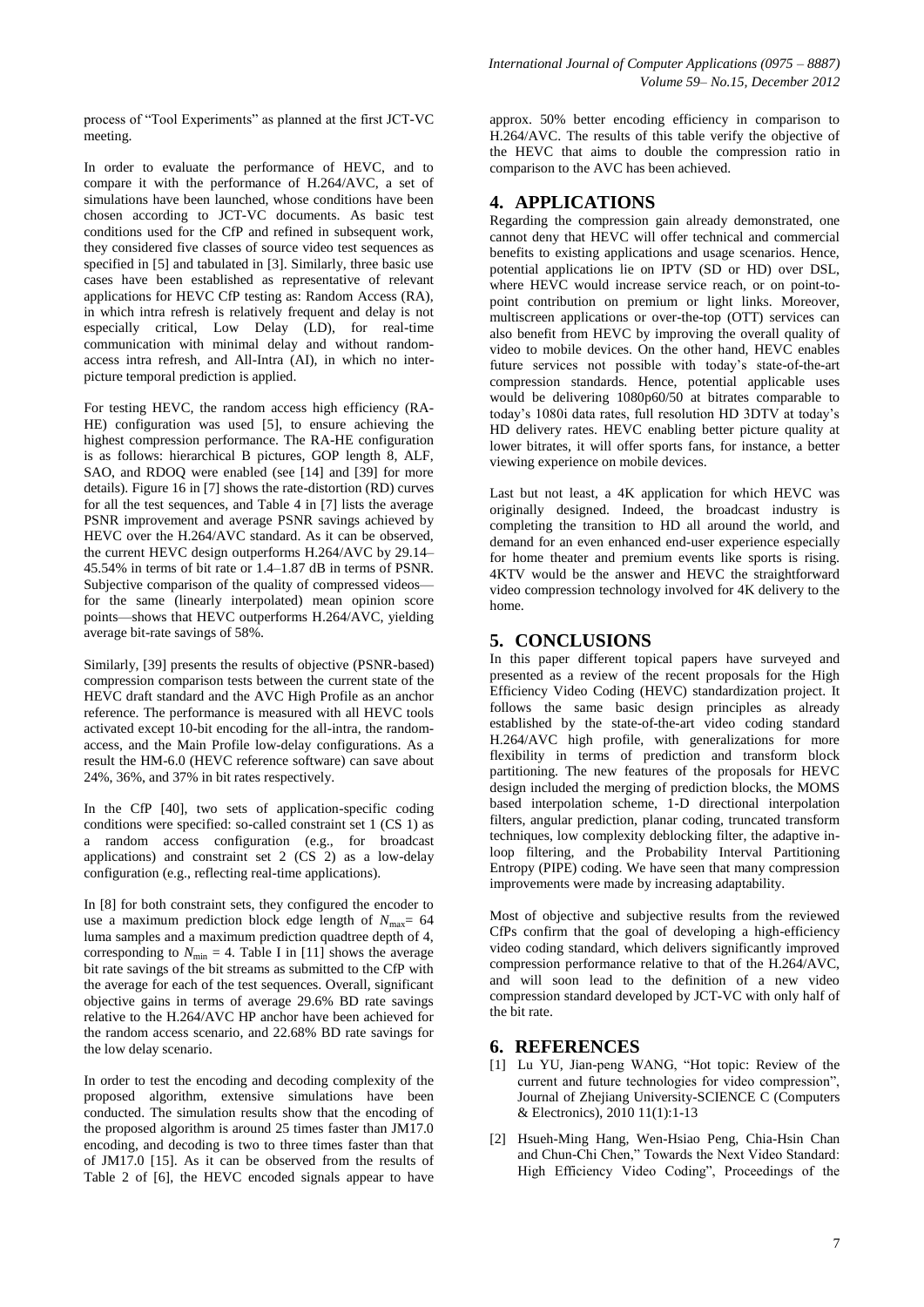Second APSIPA Annual Summit and Conference, pages 609–618, Biopolis, Singapore, 14-17 December 2010.

- [3] Bin Li, Gary J. Sullivan, and Jizheng Xu," Compression Performance of High Efficiency Video Coding (HEVC) Working Draft 4", pp-886-889 IEEE, 2012.
- [4] JCT-VC, "Report of Subjective Test Results of Responses to the Joint Call for Proposals (CfP) on Video Coding Technology for High Efficiency Video Coding (HEVC)," Document JCTVC-A204, Dresden, DE, Apr. 2010.
- [5] F. Bossen, "Common test conditions and software reference configurations," Document JCTVC-F900, Torino, IT, July 2011.
- [6] Harilaos KOUMARAS, Michail-Alexandros KOURTIS, Drakoulis MARTAKOS, "Benchmarking the Encoding Efficiency of H.265/HEVC and H.264/AVC", IIMC International Information Management Corporation, 2012, ISBN: 978-1-905824-30-4
- [7] Mahsa T. Pourazad, Colin Doutre, Maryam Azimi, and Panos Nasiopoulos, "HEVC: The New Gold Standard for Video Compression", IEEE CONSUMER ELECTRONICS MAGAZINE, JULY 2012.
- [8] Detlev Marpe, Heiko Schwarz, Thomas Wiegand, Sebastian Boße, Benjamin Bross, Philipp Helle, Tobias Hinz, Heiner Kirchhoffer, Haricharan Lakshman,Tung Nguyen, Simon Oudin, Mischa Siekmann, Karsten Sühring, and Martin Winken," Improved Video Compression Technology and the Emerging High Efficiency Video Coding Standard", IEEE International Conference on Consumer Electronics - Berlin (ICCE-Berlin), 2011.
- [9] M. Winken, P. Helle, D. Marpe, H. Schwarz, and T. Wiegand, "Transform coding in the HEVC test model," in *Proc. IEEE International Conference on Image Processing (ICIP)*, Sep. 2011.
- [10] S. Oudin, P. Helle, J. Stegemann, C. Bartnik, B. Bross, D. Marpe, H. Schwarz, and T. Wiegand, "Block merging for quadtree-based video coding," in *Proc. IEEE International Conference on Multimedia and Expo (ICME)*, Jul. 2011.
- [11] H. Lakshman, B. Bross, H. Schwarz, and T. Wiegand, "Fractional-sample motion compensation using generalized interpolation," in *Proc. Picture Coding Symposium (PCS)*, Dec. 2010.
- [12] M. Siekmann, S. Boße, H. Schwarz, and T. Wiegand, "Separable Wiener filter based adaptive in-loop filter for video coding," in *Proc. Picture Coding Symposium (PCS)*, Dec. 2010.
- [13] Philippe Bordes, Gordon Clare, Félix Henry, Mickaël Raulet, Jérôme Viéron, "An overview of the emerging HEVC standard", IEEE, 2010.
- [14] B. Bross, W. J. Han, J. R. Ohm, G. J. Sullivan and T. Weingand, "High efficiency video coding (HEVC) text specification draft 6," JCT-VC Document, JCTVC-H1003-v21, April 2012.
- [15] Kemal Ugur, Kenneth Andersson, Arild Fuldseth, Gisle Bjøntegaard, Lars Petter Endresen, Jani Lainema, Antti Hallapuro, Justin Ridge, Dmytro Rusanovskyy, Cixun Zhang, Andrey Norkin, Clinton Priddle, Thomas Rusert,

Jonatan Samuelsson, Rickard Sjöberg, Zhuangfei Wu," LOW COMPLEXITY VIDEO CODING AND THE EMERGING HEVC STANDARD", 28th Picture Coding Symposium, PCS2010, Nagoya, Japan, December 8-10, 2010.

- [16] C. Zhang; K. Ugur, J. Lainema, M. Gabbouj, "Video coding using variable block-size spatially varying transforms,", IEEE International Conference on Acoustics, Speech, and Signal Processing (ICASSP), pp. 905-908, May 2009.
- [17] I.-K Kim, W.-J Han, J. H. Park, and X. Zheng, "CE2: Test results of asymmetric motion partition (AMP)," JCTVC-F379, July 2011.
- [18] M. Karczewicz and et al., "Video coding technology<br>proposal by Qualcomm Inc.." ISO/IEC proposal by Qualcomm Inc.," *ISO/IEC JTC1/SC29/WG11, JCTVC-A121*, April 2010.
- [19] I. Amonou and et al., "Description of video coding technology proposal by France Telecom, NTT, NTT DOCOMO, Panasonic and Technicolor," *ISO/IEC JTC1/SC29/WG11, JCTVC-A114*, April 2010.
- [20] Y.-W. Huang and et al., "A Technical Description of MediaTek's Proposal to the JCT-VC CfP," *ISO/IEC JTC1/SC29/WG11, JCTVCA109*, April 2010.
- [21] K. Ugur and et al., "Description of video coding technology proposal by Tandberg, Nokia, Ericsson,' *ISO/IEC JTC1/SC29/WG11, JCTVC-A119*, April 2010.
- [22] E. Alshina, A. Alshin, J.-H. Park, J. Lou, and K. Minoo, "CE3: 7 taps interpolation filters for quarter pel position MC from Samsung and motorola mobility," JCTVC-G778, Geneva, Nov. 2011.
- [23] Li Liu, Robert Cohen, Huifang Sun, Anthony Vetro, Xinhua Zhuang, *"New Techniques for Next Generation Video Coding*", TR2010-058, April 2010.
- [24] M. Winken and et al., "Description of video coding technology proposal by Fraunhofer HHI," *ISO/IEC JTC1/SC29/WG11, JCTVC-A116*, April 2010.
- [25] H. Yang and et al., "Description of video coding technology proposal by Huawei Technologies and Hisilicon Technologies," *ISO/IEC JTC1/SC29/WG11, JCTVC-A111*, April 2010.
- [26] H. Y. Kim and et al., "Description of video coding technology proposal by ETRI," *ISO/IEC JTC1/SC29/WG11, JCTVC-A127*, April 2010.
- [27] K. Sugimoto and et al., "Description of video coding technology proposal by Mitsubishi Electric," *ISO/IEC JTC1/SC29/WG11, JCTVCA107*, April 2010.
- [28] K. McCann and et al., "Samsung's Response to the Call for Proposals on Video Compression Technology," *ISO/IEC JTC1/SC29/WG11, JCTVCA124*, April 2010.
- [29] T. Chujoh and et al., "Description of video coding technology proposal by TOSHIBA," *ISO/IEC JTC1/SC29/WG11, JCTVC A117*, April 2010.
- [30] Mauricio Alvarez Mesa, Chi Ching Chi, Thomas Schierl and Ben Juurlink," Evaluation of Parallelization Strategies for the Emerging HEVC Standard", 2012.
- [31] Detlev Marpe, Heiko Schwarz, and Thomas Wiegand. Entropy Coding in Video Compression using Probability